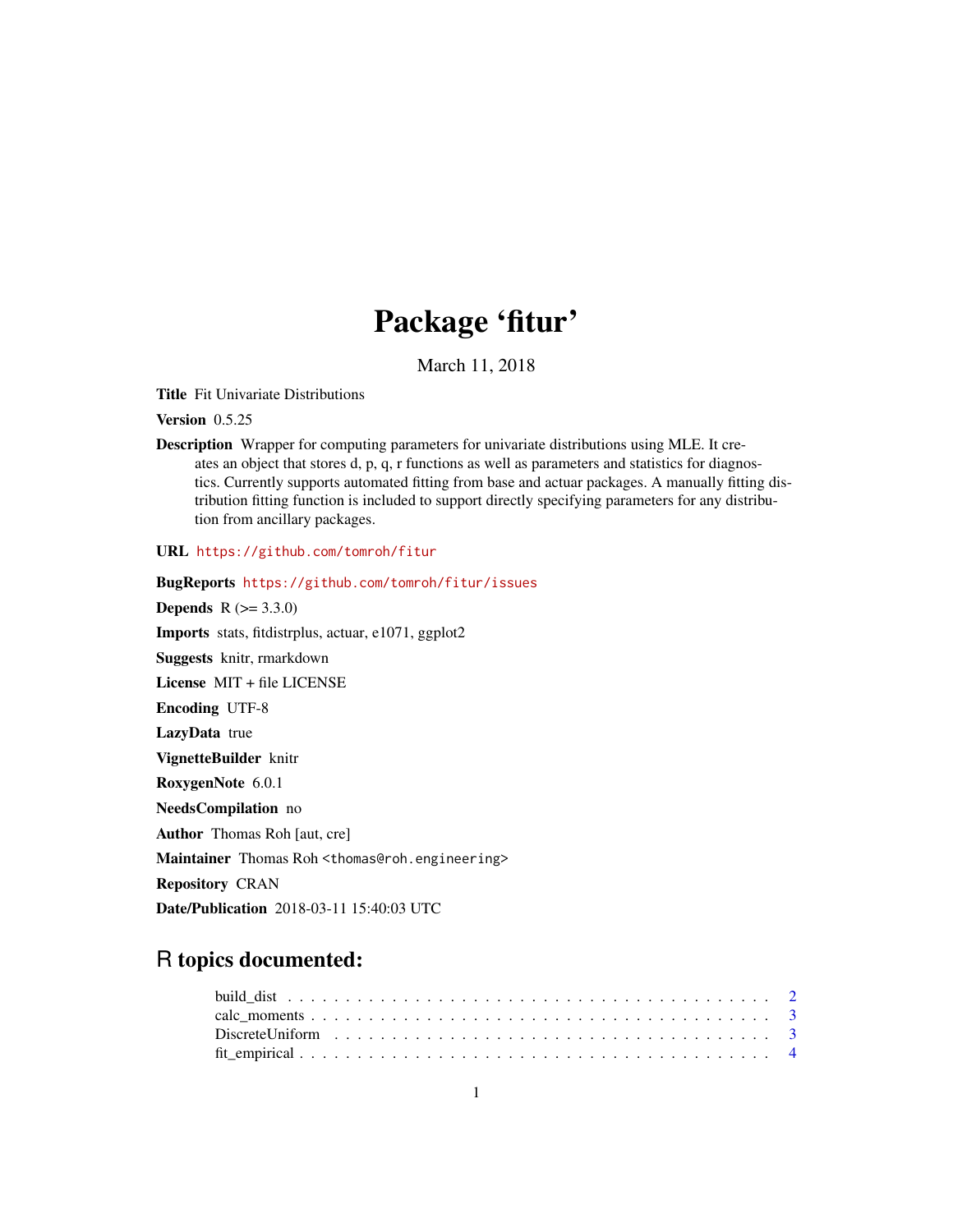#### <span id="page-1-0"></span>2 build\_dist **build\_dist**

| Index |  |  |  |  |  |  |
|-------|--|--|--|--|--|--|

#### Description

A wrapper for building function families given a numeric vector and the distribution

#### Usage

build\_dist(x, distribution)

#### Arguments

| x            | numeric vector              |
|--------------|-----------------------------|
| distribution | distribution character name |

#### Value

list of distribution functions for d, p, q, r, and parameters

```
fittedDists <- build_dist(rpois(100,5), 'pois')
dpois(x = 5, lambda = 5)
fittedDists$dpois(5)
ppois(5, 5)
fittedDists$ppois(5)
qpois(.5, 5)
fittedDists$qpois(.5)
set.seed(8257)
rpois(100, 5)
set.seed(8257)
fittedDists$rpois(100)
fittedDists$parameters
```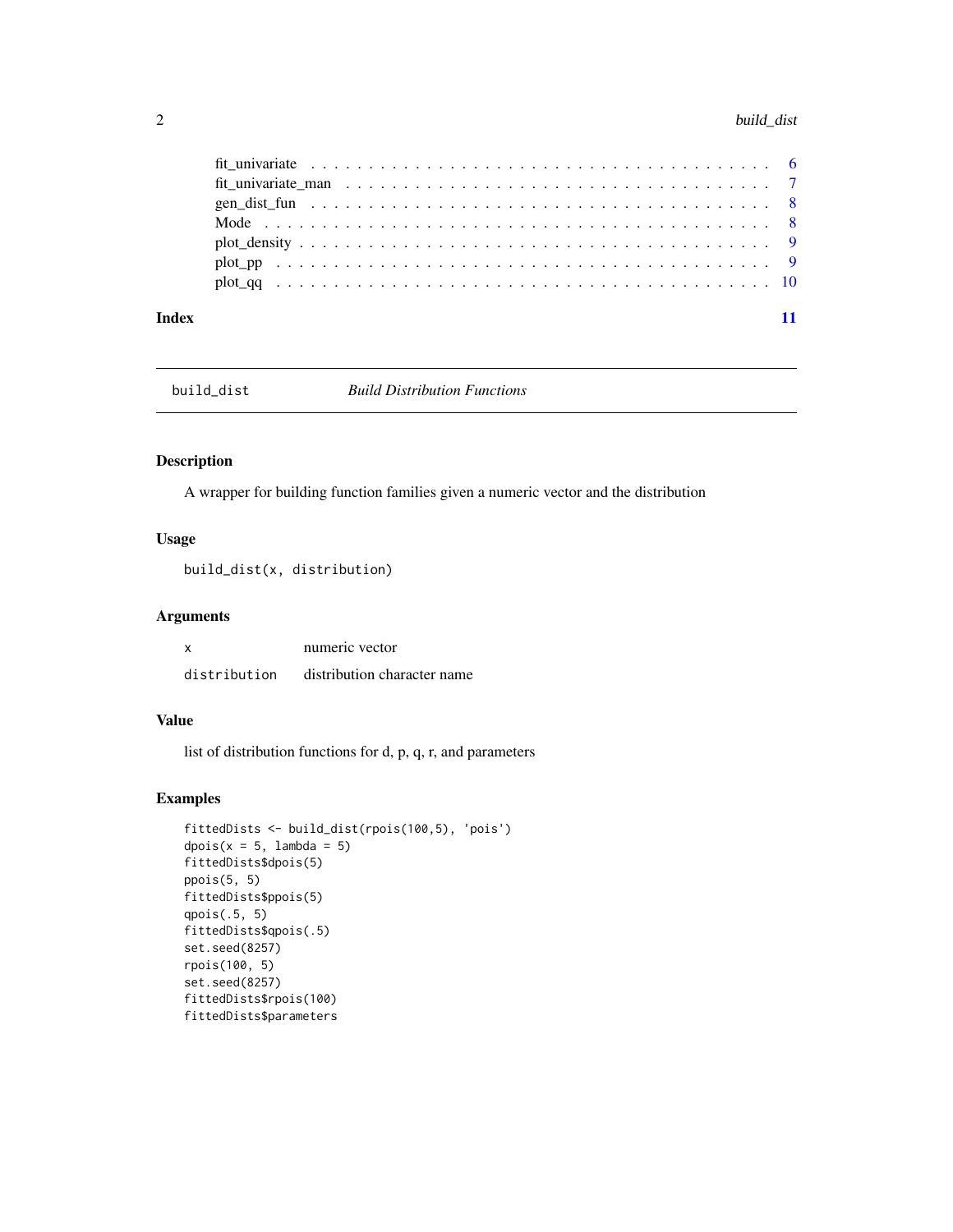<span id="page-2-0"></span>

Calculate moments of a numeric vector

#### Usage

```
calc_moments(x)
```
#### Arguments

x a numeric vector

#### Value

a named vector of descriptive statistics

#### Examples

```
x <- rexp(1000, 2)
calc_moments(x)
```
DiscreteUniform *The Discrete Uniform Distribution*

#### Description

The Discrete Uniform Distribution

#### Usage

ddunif(x, min =  $0$ , max = 1) pdunif(q, min =  $0$ , max = 1) qdunif(p, min =  $0$ , max = 1) rdunif(n, min =  $0$ , max = 1)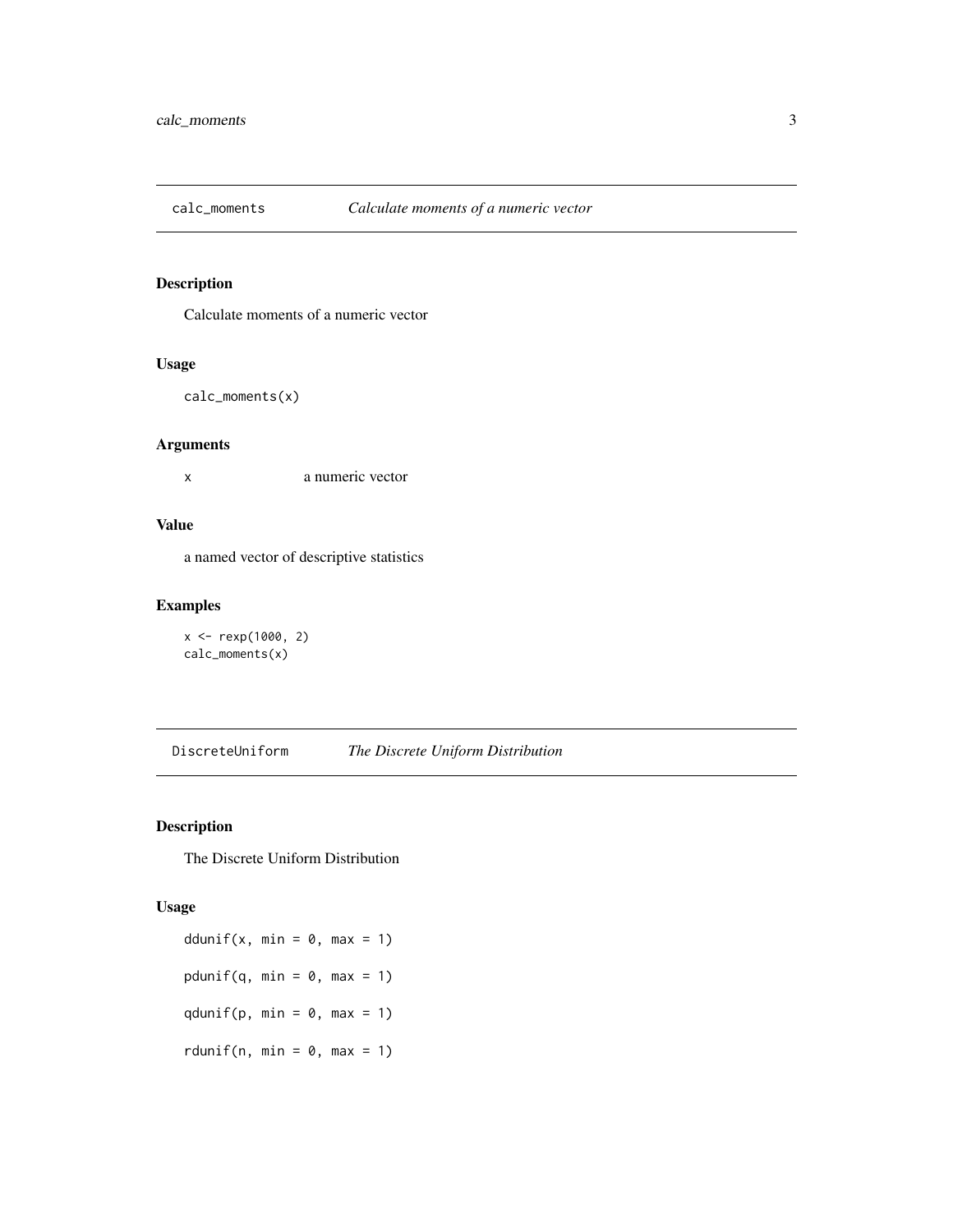#### <span id="page-3-0"></span>Arguments

| x   | vector of (non-negative integer) quantiles |
|-----|--------------------------------------------|
| min | minimum value of distribution (integer)    |
| max | maximum value of distribution (integer)    |
|     | vector of quantiles                        |
|     | vector of probabilities                    |
|     | number of random values to return          |

#### Value

ddunif gives the density, pdunif gives the distribution function, qdunif gives the quantile function, rdunif generates random deviates

#### Examples

ddunif(0:1) pdunif(1) qdunif(.5) rdunif(10)

fit\_empirical *Fit Empirical Distribution*

#### Description

Fit Empirical Distribution

#### Usage

fit\_empirical(x)

#### Arguments

```
x integer or double vector
```
#### Value

if integer vector then list of family functions for d, p, q, r, and parameters based on each integer value. if it is a double vector then list of family functions for d, p, q, r, and parameters based on Freedman-Diaconis rule for optimal number of histogram bins.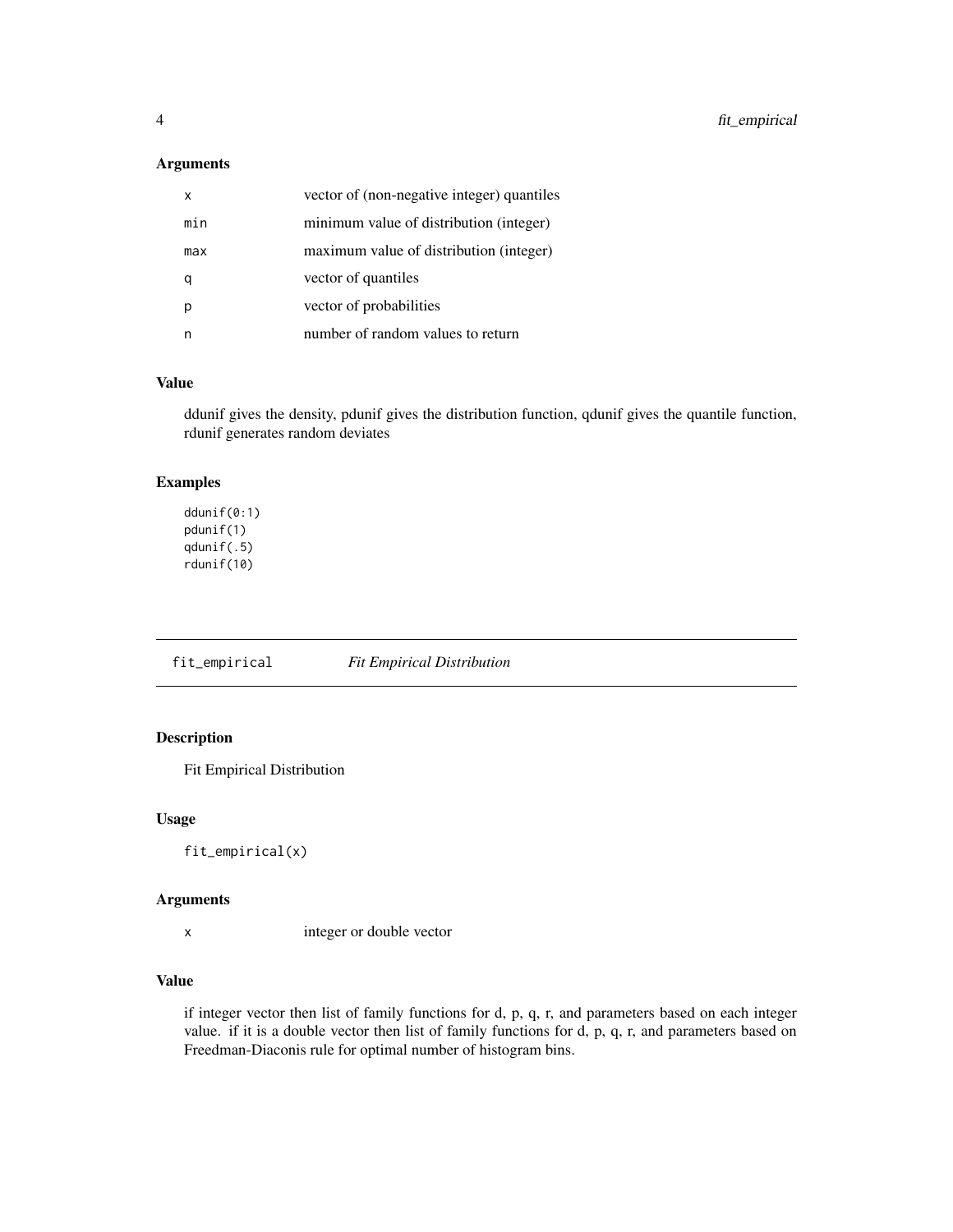#### fit\_empirical

#### Examples

```
set.seed(562)
x \le rpois(100, 5)
empDis <- fit_empirical(x)
# probability density function
plot(empDis$dempDis(0:10),
     xlab = 'x',
     ylab = 'dempDis')
# cumulative distribution function
plot(x = 0:10,y =empDis$pempDis(0:10),
     #type = 'l',
    xlab = 'x',
    ylab = 'pempDis')
# quantile function
plot(x = seq(.1, 1, .1),y =empDis$qempDis(seq(.1, 1, .1)),
     type = 'p',
    xlab = 'x',
    ylab = 'qempDis')
# random sample from fitted distribution
summary(empDis$r(100))
empDis$parameters
set.seed(562)
x <- rexp(100, 1/5)
empCont <- fit_empirical(x)
# probability density function
plot(x = 0:10,y = empCont$dempCont(0:10),
     xlab = 'x',
    ylab = 'dempCont')
# cumulative distribution function
plot(x = 0:10,y = empCont$pempCont(0:10),#type = 'l',
    xlab = 'x',
    ylab = 'pempCont')
# quantile function
plot(x = seq(.5, 1, .1),y = empCont$qempCont(seq(.5, 1, .1)),type = 'p',
    xlab = 'x',
     ylab = 'qempCont')
# random sample from fitted distribution
summary(empCont$r(100))
```
empCont\$parameters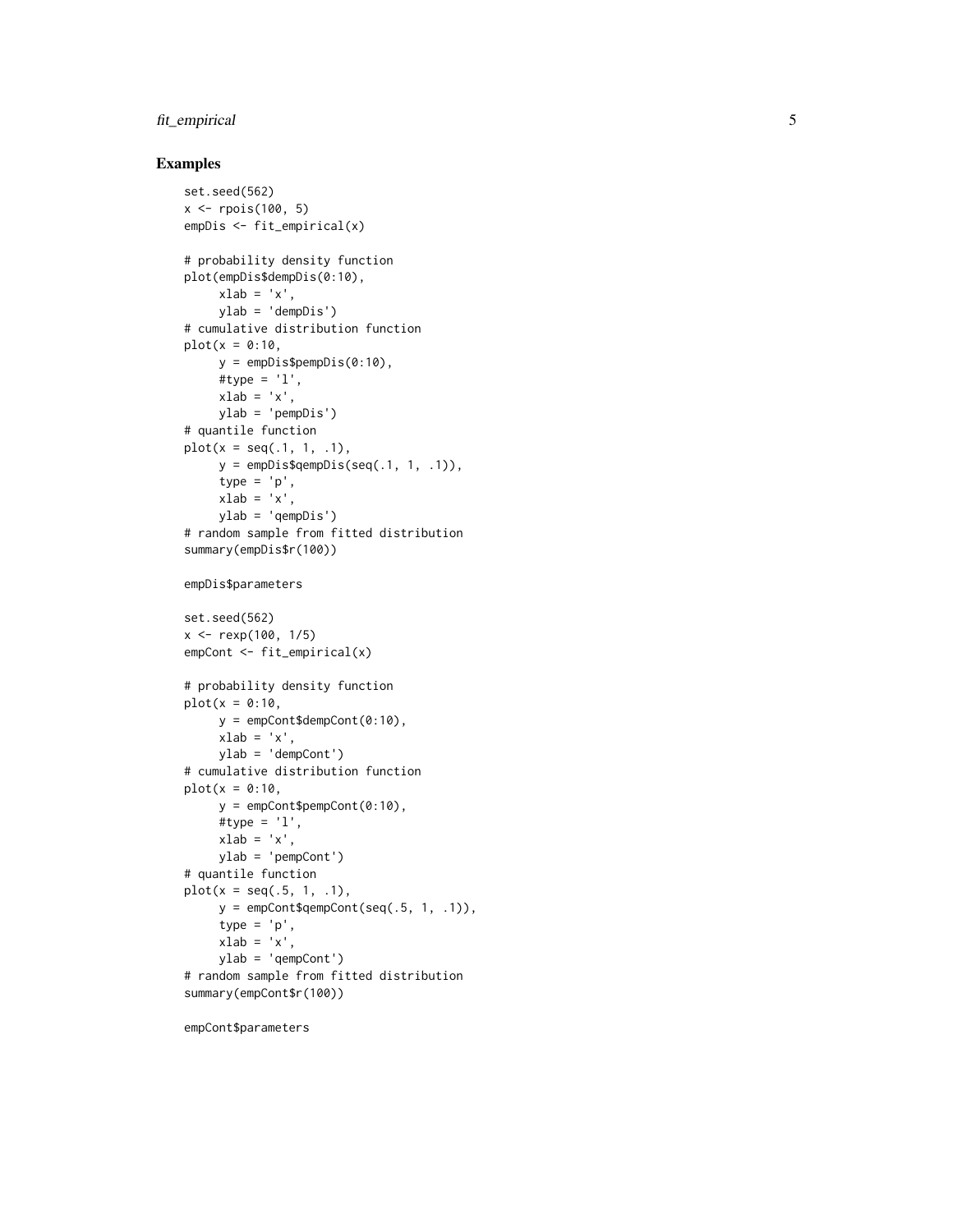<span id="page-5-0"></span>

Fit Univariate Distribution

#### Usage

fit\_univariate(x, distribution, type = "continuous")

#### Arguments

| X            | numeric vector                 |
|--------------|--------------------------------|
| distribution | character name of distribution |
| type         | discrete or continuous data    |

#### Value

a fitted list object of d, p, q, r distribution functions and parameters, MLE for probability distributions, custom fit for empirical

```
# Fit Discrete Distribution
set.seed(42)
x <- rpois(1000, 3)
fitted <- fit_univariate(x, 'pois', type = 'discrete')
# density function
plot(fitted$dpois(x=0:10),
     xlab = 'x',
     ylab = 'dpois')
# distribution function
plot(fitted$ppois(seq(0, 10, 1)),
     xlab= 'x',
    ylab = 'ppois')
# quantile function
plot(fitted$qpois,
     xlab= 'x',
    ylab = 'qpois')
# sample from theoretical distribution
summary(fitted$rpois(100))
# estimated parameters from MLE
fitted$parameters
set.seed(24)
x \le rweibull(1000, shape = .5, scale = 2)
fitted <- fit_univariate(x, 'weibull')
# density function
```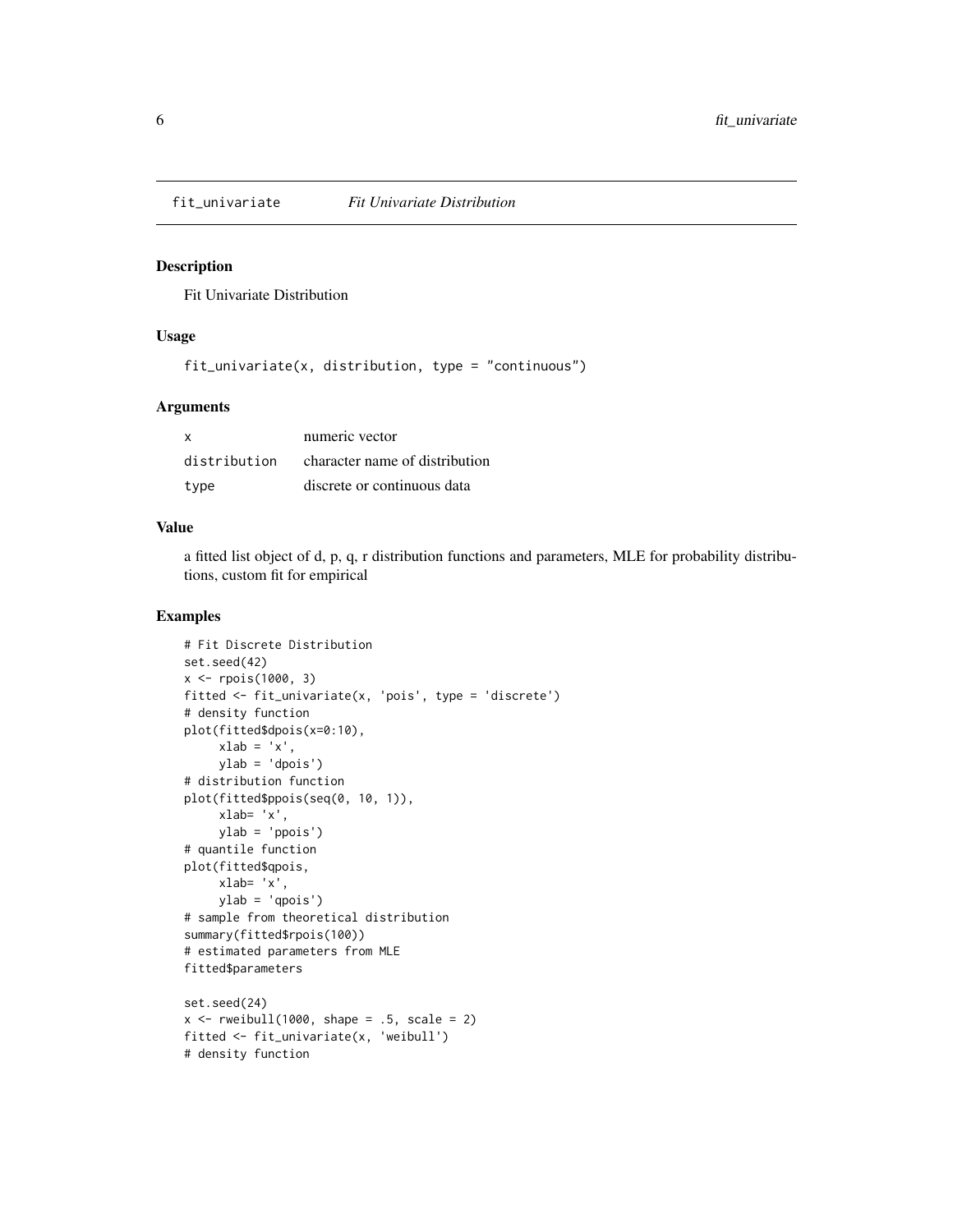#### <span id="page-6-0"></span>fit\_univariate\_man 7

```
plot(fitted$dweibull,
    xlab = 'x',
    ylab = 'dweibull')
# distribution function
plot(fitted$pweibull,
    xlab = 'x',
    ylab = 'pweibull')
# quantile function
plot(fitted$qweibull,
    xlab = 'x',
    ylab = 'qweibull')
# sample from theoretical distribution
summary(fitted$rweibull(100))
# estimated parameters from MLE
fitted$parameters
```
fit\_univariate\_man *Fit Univariate Distributions by Specifying Parameters*

#### Description

Fit Univariate Distributions by Specifying Parameters

#### Usage

fit\_univariate\_man(distribution, parameters)

#### Arguments

| distribution | distribution character name       |
|--------------|-----------------------------------|
| parameters   | named vector of parameters to set |

#### Value

list of distribution functions for d, p, q, r, and parameters

```
manFun <- fit_univariate_man('norm', c(mean = 2, sd = 5))
set.seed(5)
m1 <- mean(manFun$rnorm(100000))
set.seed(5)
m2 <- mean(rnorm(100000, 2, 5))
identical(m1, m2)
```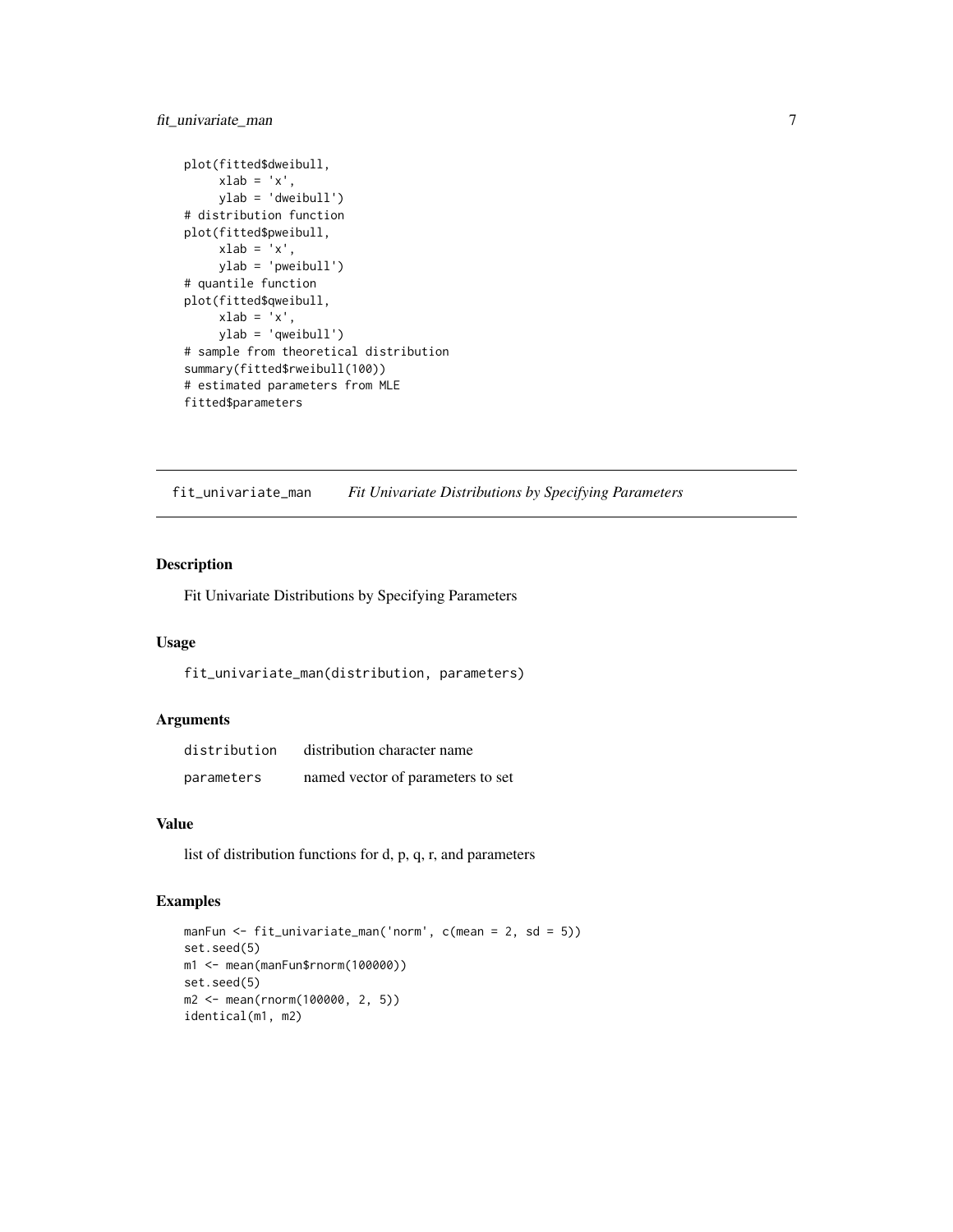<span id="page-7-0"></span>

Generate Single Distribution Function

#### Usage

gen\_dist\_fun(f, parameters, ...)

#### Arguments

|            | one of distribution functions                 |
|------------|-----------------------------------------------|
| parameters | new parameters for distribution               |
| $\cdot$    | arguments to pass on to distribution function |

#### Value

one of parameterized distribution functions in d, p, q, r

| Mode               | Find Mode |  |
|--------------------|-----------|--|
| <b>Description</b> |           |  |
| Find Mode          |           |  |
| <b>Usage</b>       |           |  |
| Mode(x)            |           |  |

#### Arguments

x vector of data

#### Value

mode of data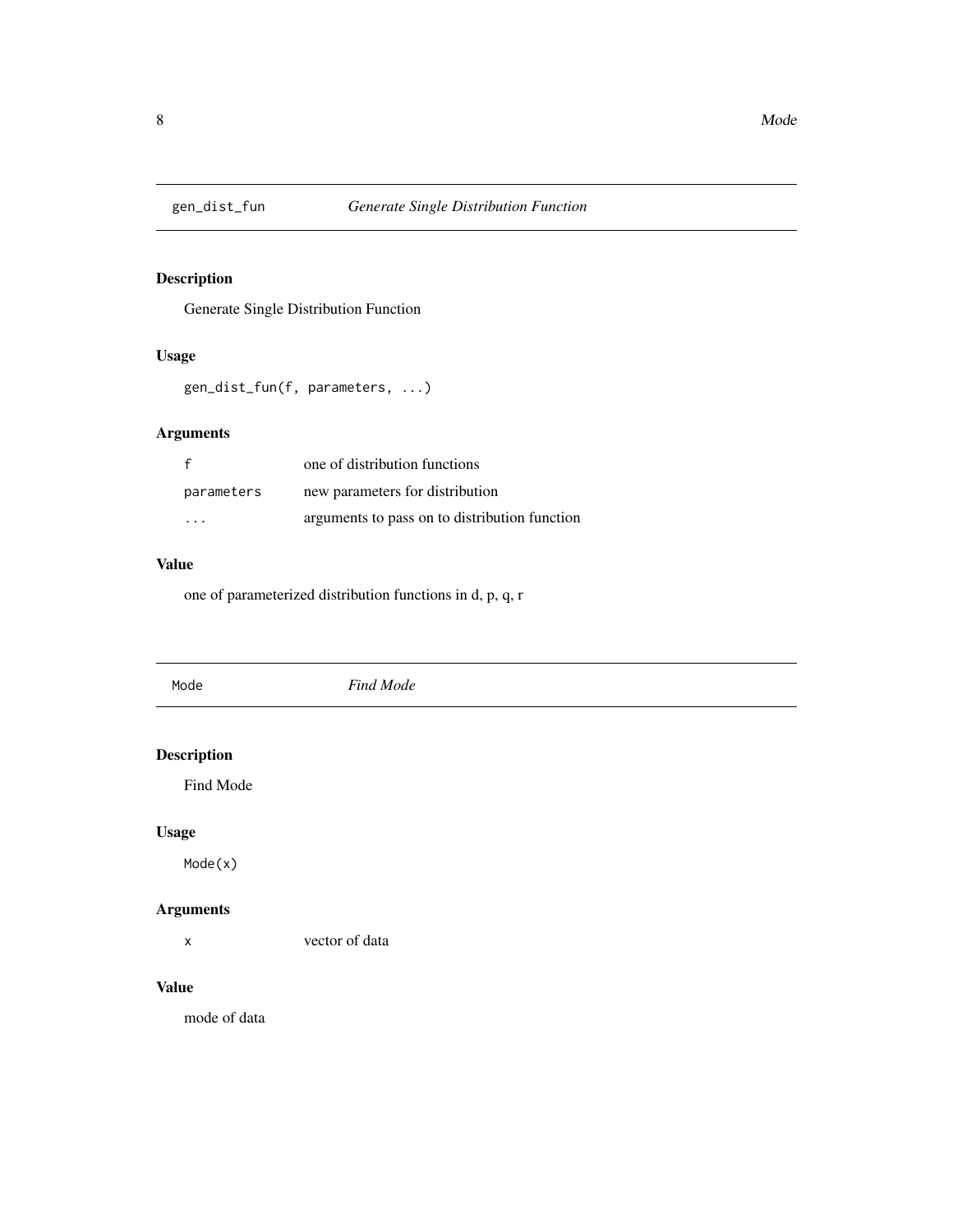<span id="page-8-0"></span>

Density Comparision Plot

#### Usage

plot\_density(x, fits, nbins)

#### Arguments

|       | numeric vector of sample data                                                    |
|-------|----------------------------------------------------------------------------------|
| fits  | a list object produced from fit_univariate, fit_empirical, or fit_univariate_man |
| nbins | number of bins for histogram                                                     |

#### Value

ggplot of empirical histogram of x compared to theoretical density distributions

#### Examples

```
set.seed(37)
x <- rgamma(10000, 5)
dists <- c('gamma', 'lnorm', 'weibull')
fits <- lapply(dists, fit_univariate, x = x)
plot_density(x, fits, 30)
```
plot\_pp *P-P Plot*

#### Description

P-P Plot

#### Usage

plot\_pp(x, fits)

#### Arguments

|      | numeric vector of sample data                                                    |
|------|----------------------------------------------------------------------------------|
| fits | a list object produced from fit_univariate, fit_empirical, or fit_univariate_man |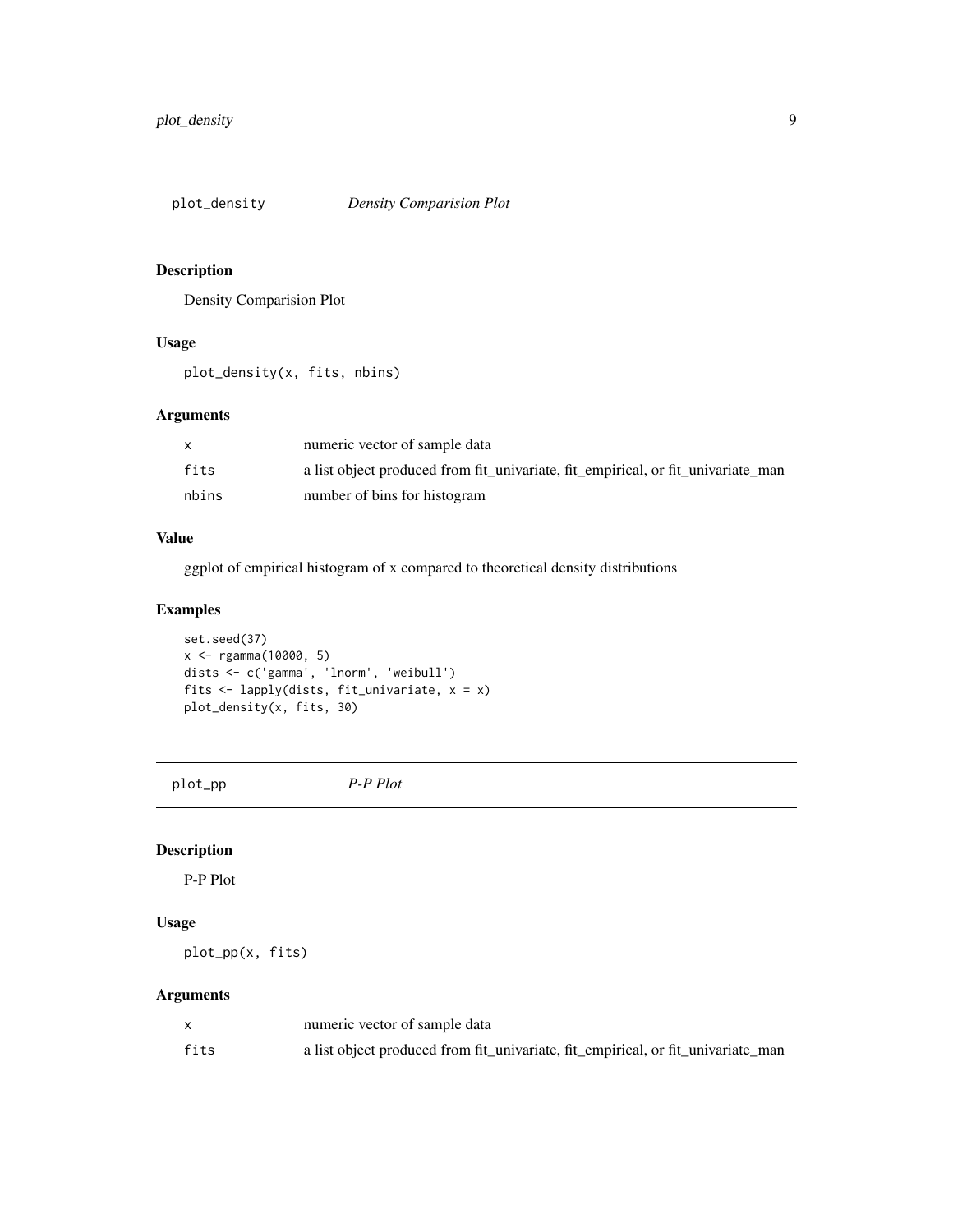#### Value

ggplot of percentile-percentile comparison of theoretical distribution

#### Examples

```
set.seed(37)
x <- rgamma(10000, 5)
dists <- c('gamma', 'lnorm', 'weibull')
fits <- lapply(dists, fit_univariate, x = x)
plot_pp(x, fits)
```
plot\_qq *Q-Q Plot*

#### Description

Q-Q Plot

#### Usage

plot\_qq(x, fits)

#### Arguments

|      | numeric vector of sample data                                                    |
|------|----------------------------------------------------------------------------------|
| fits | a list object produced from fit_univariate, fit_empirical, or fit_univariate_man |

#### Value

ggplot of quantile-quantile comparison of theoretical distribution

```
set.seed(37)
x <- rgamma(10000, 5)
dists <- c('gamma', 'lnorm', 'weibull')
fits <- lapply(dists, fit_univariate, x = x)
plot_qq(x, fits)
```
<span id="page-9-0"></span>